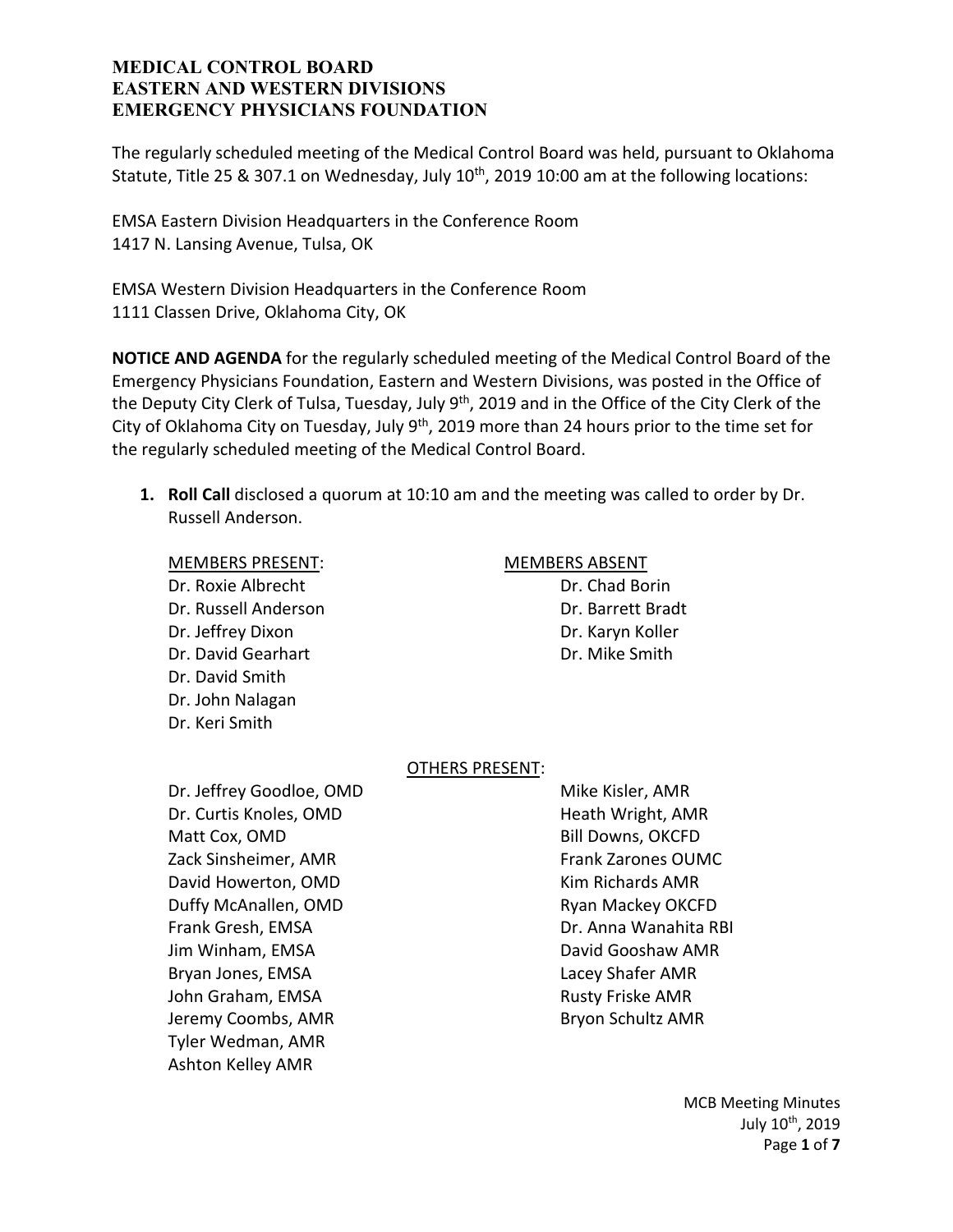## **2. Review and Approval of March 2019 MCB Meeting Minutes**

Dr. Roxie Albrecht Dr. Chad Borin Dr. Russell Anderson Dr. Barrett Bradt Dr. David Gearhart **Dr. Dr. Mike Smith** Dr. David Smith Dr. Karyn Koller Dr. Jeffrey Dixon Dr. John Nalagan Dr. Keri Smith

MOTION: Dr. David Smith SECOND: Dr. John Nalagan

Aye: ABSENT

### **3. EMSA President Report**

John Graham provided April and May 2019 EMSA President Report, as Mr. Winham was out of town at the time of the meeting.

Mr. Graham made the comment that in all his years in the system, he has never seen overall compliance this good. Dr. Goodloe asked Mr. Graham if he believed that the BLS program has assisted in improving compliance, to which Mr. Graham deferred to Mr. Jeremy Coombs.

Frank Gresh provided an update on the EHR, which the EMSA board voted to single source a new EHR provider, ESO. He then provided feedback from a recent visit to Johnson County, Kansas with Matt Cox and Bryan Jones having joined him. This team visited the local ambulance, fire departments, and a hospital, being able to witness an EMS EHR directly deposit into the hospitals EPIC EHR once locked and synced to the server. He also spoke to ESO's infrastructure and that ESO has a PhD that oversees data and how it is acquired.

Dr. David Smith asked about how accurately and quickly the EMS EHR attaches to the hospital EHR, and Mr. Gresh spoke about scanning the patient's medical record number or encounter number. Dr. Smith stressed the need to have early identification to treat key patients (STEMI, stroke, etc.) to reduce waste and get resources to that patient.

Dr. Goodloe reminded the MCB that representatives from the KC area will be attending the OMD regional retreat this fall and we can acquire further insight to ESO and its performance. Dr. Goodloe also opened the opportunity for any MCB physician to attend the meeting, whether virtual or in person.

> MCB Meeting Minutes July 10th, 2019 Page **2** of **7**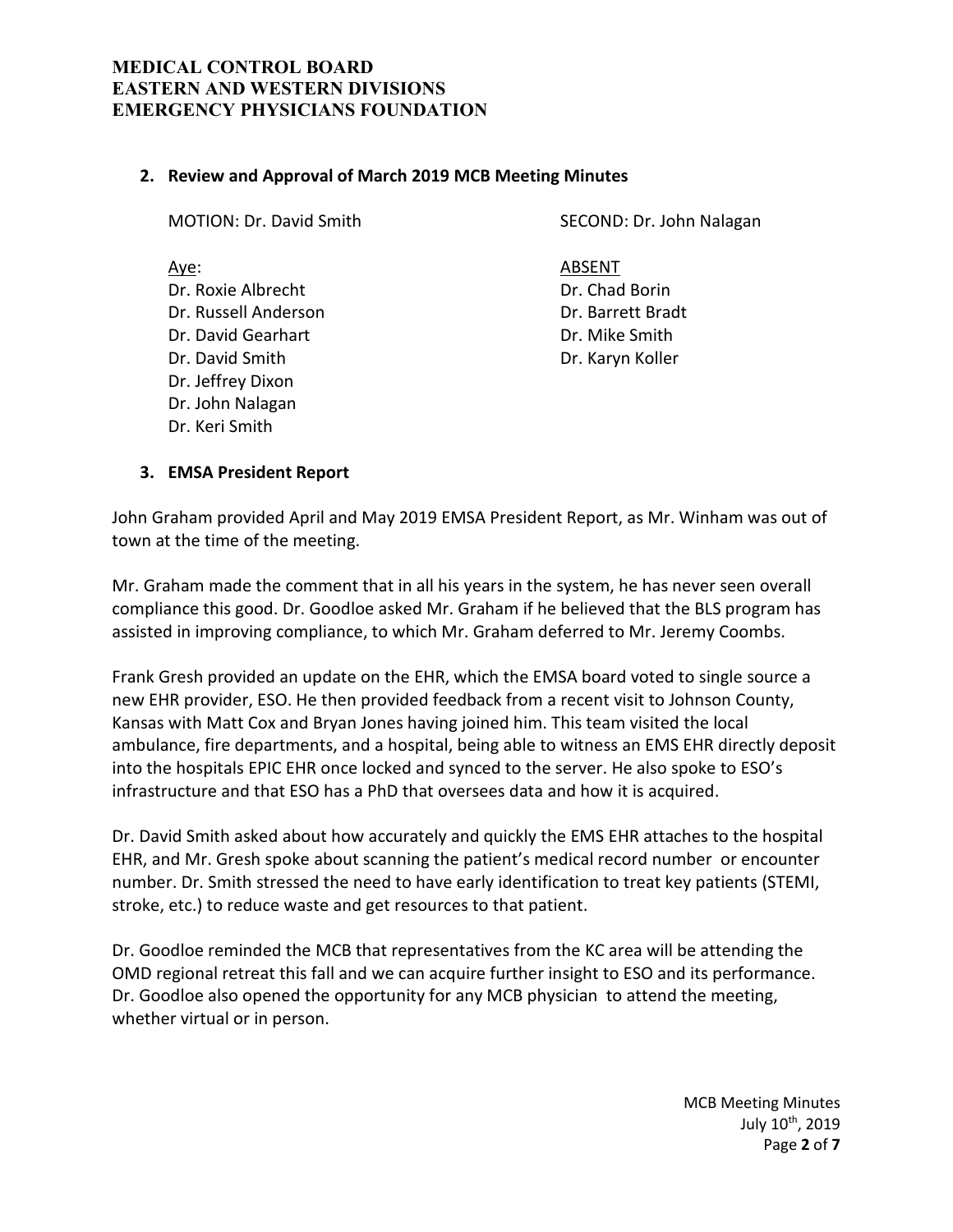Dr. Goodloe asked Mr. Gresh to update the MCB regarding the Pulsepoint App, including any confirmed usage of the App to date. Mr. Gresh reports less than 1000 signups for Pulsepoint, approx. 5-6 notifications in OKC, and 4-5 in Tulsa in the last 30 days. Mr. Gresh provided a background for Pulsepoint.

Dr. Anderson arrived at 10:28 AM for a quorum, and a vote to approve the minutes was taken at that time. Minutes approved (see vote sheet for results).

# **4. Chief Medical Officer Report**

Dr. Goodloe updated the MCBon the new Administrative Assistant, Ms. Kim Richard, including credentials and previous experience regarding positions held within work organizations and Oklahoma State University. Ms. Richard will begin her position effective July 15, 2019.

Dr. Goodloe recognized Dr. Wanahita in her attendance at the MCB, valuable for discussion regarding a recently published policy statement from the American Stroke Association, "Recommendations for the Establishment of Stroke Systems of Care: A 2019 Update" by Adeoye et al. DOI: 10.1161/STR.0000000000000173.

This manuscript recommends the following in EMS systems (paraphrased): 1) EMS leaders and medical oversight should develop education programs for the public and encourage rapid activation of 911 and implementation with local, regional and state agencies and hospitals. 2) Triage paradigms and protocols should reflect rapid identification of stroke, such as LAPSS, FAST, etc. It is encouraged to transport an identified stroke patient to a facility that is capable of providing care (tPA, LVO extraction, etc.). 3) In major metropolitan areas that have multiple facilities in close proximities, to transport to a facility that has the highest stroke care capability.

Dr. Wanahita spoke to regional support of the EMS system and she strongly supports the MCB having interest in acute stroke care and thanked the MCB for their diligent efforts to update EMS stroke care for Oklahomans and putting the patient first v hospital v hospital competition. She believes the EMS system is ahead of other EMS providers regarding stroke care and stroke identification protocols.

Dr. Goodloe updated the MCB that both city councils (OKC and Tulsa) approved the FY 2019- 2020 budget and both city councils thanked the MCB/OMD and the EMS system for hard work and dedication to citizens.

Dr. Goodloe then spoke in regards to the Annual Report from the Office of the Medical Director and its availability for review, with a new inclusion being the 2017 Cardiac Arrest Report. Mr. McAnallen reported on recent training for the OMD team regarding the Reed Process for investigation and interrogation in incident reviews, highlighting the beneifts of standardizing

> MCB Meeting Minutes July 10th, 2019 Page **3** of **7**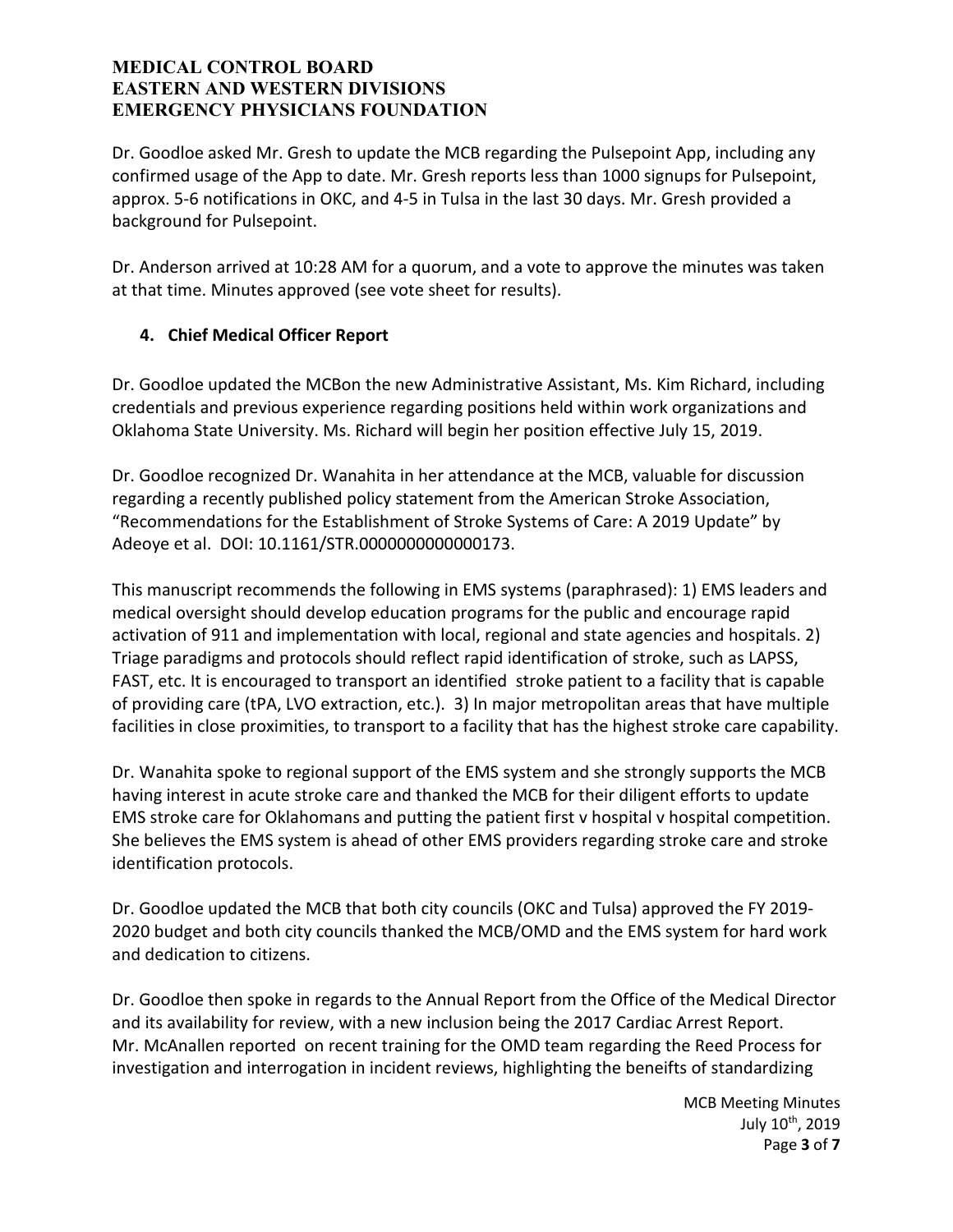the approach throughout the OMD team. Mr. McAnallen felt it was a great benefit to the team. This is the process that the FBI, CIA, etc. utilizes and has been around since 1947.

# **Assistant Chief Medical Officer Report**

Dr. Knoles updated the MCB on the fall EMSA/OMD/AMR conference, and several of the speakers that will be present (Drs. Brent Myers and Ed Racht) and offered that if anyone on the MCB wanted to speak during the conference that availability to do so is present.

# **5. Review and Approval on Protocol: 14G: Patient Prioritization & 17B: MCB Table Categorization of Hospitals**

Dr. Goodloe spoke to the changes in this protocol about stabilized CPAP (NIPPV) patients would be transported with priority (red lights and siren or not) at paramedic discretion. Also updated the stroke time frame to reflect symptoms up to 23 hours being a Priority 1 transport.

Dr. Goodloe updated categories for Integris Deaconess (cardiology service lines) and Saint Anthony Hospital (stroke service line) capabilities.

Dr. David Smith verified Integris Deaconess capabilities.

Aye: And ABSENT Dr. Roxie Albrecht Dr. Chad Borin Dr. Russel Anderson Dr. Barrett Bradt Dr. David Gearhart **Dr. David Searhart** Dr. David Smith Dr. Karyn Koller Dr. Jeffrey Dixon Dr. John Nalagan Dr. Keri Smith

MOTION: Dr. David Smith Second: Dr. John Nalagan

# **6. Review and Approval of EMR and Ambulance Inspection Form**

Dr. Goodloe spoke to updated equipment totals to meet OSDH requirements and a recent review of the airway bag committee from data they collected. This was regarding IGel placements and storage requirements for all affiliated agencies.

MOTION: Dr. David Smith Second: Dr. John Nalagan

MCB Meeting Minutes July 10th, 2019 Page **4** of **7**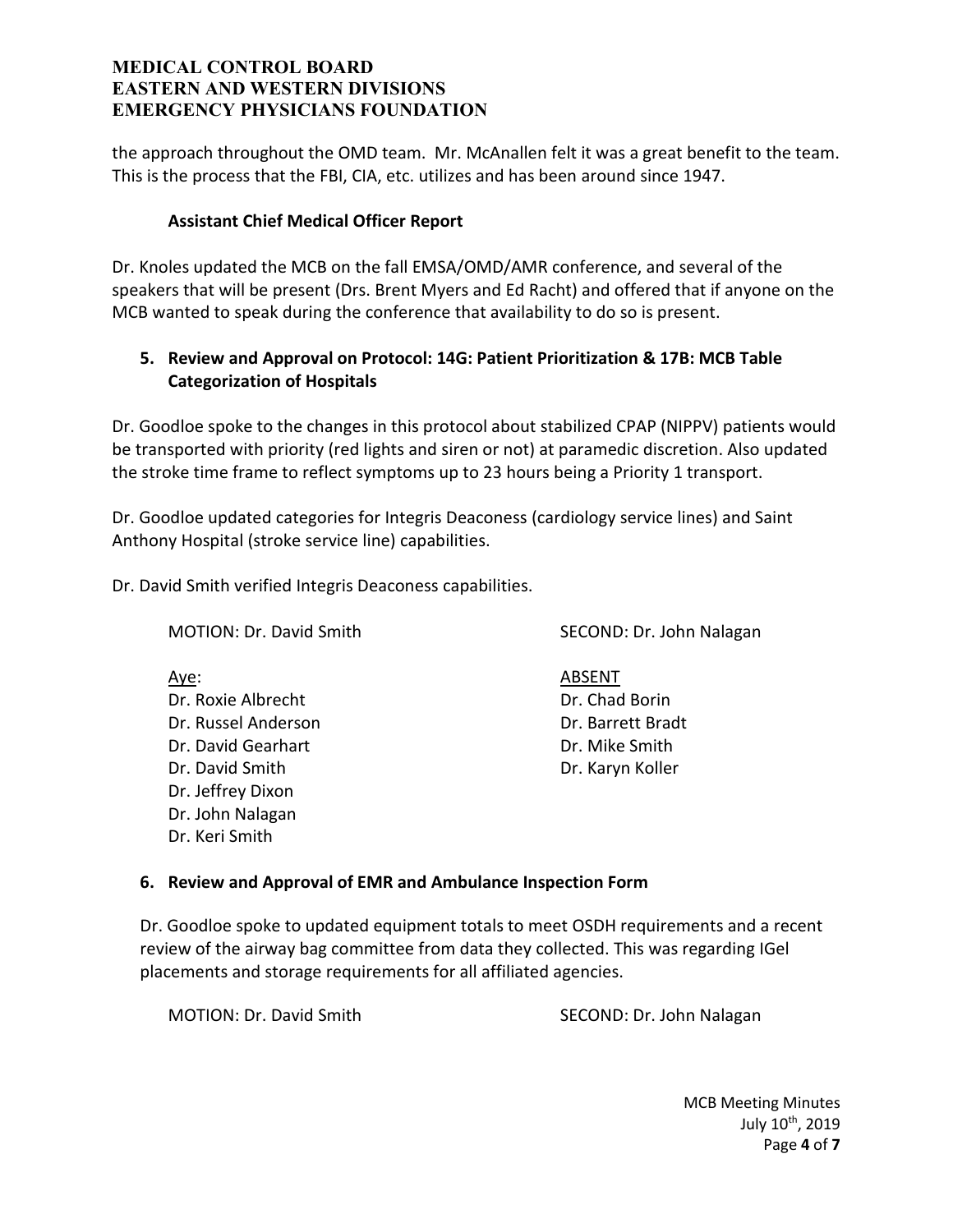Aye: And ABSENT Dr. Roxie Albrecht Dr. Chad Borin Dr. Russel Anderson Dr. Barrett Bradt Dr. David Gearhart **Dr. David Gearhart** Dr. David Smith Dr. Karyn Koller Dr. Jeffrey Dixon Dr. John Nalagan Dr. Keri Smith

## **7. Review and Approval of MPDS 13.2 Updates**

Dr. Goodloe spoke to the upgrade to MPDS 13.2 with a total of 9 new protocols and the OMD recommendations for response configurations and priorities.

Aye: And ABSENT Dr. Roxie Albrecht Dr. Chad Borin Dr. Russel Anderson Dr. Barrett Bradt Dr. David Gearhart **Dr. David Searhart** Dr. David Smith Dr. Karyn Koller Dr. Jeffrey Dixon Dr. John Nalagan Dr. Keri Smith

MOTION: Dr. David Smith SECOND: Dr. John Nalagan

# **8. Review and Approval of April and May 2019 MCB Financial Statements**

MOTION: Dr. John Nalagan SECOND: Dr. Keri Smith

Aye: And ABSENT Dr. Roxie Albrecht Dr. Chad Borin Dr. Russel Anderson Dr. Barrett Bradt Dr. David Gearhart **Dr. David Gearhart** Dr. David Smith Dr. Karyn Koller Dr. Jeffrey Dixon Dr. John Nalagan Dr. Keri Smith

## **9. Information Items**

**10. New Business**

MCB Meeting Minutes July 10th, 2019 Page **5** of **7**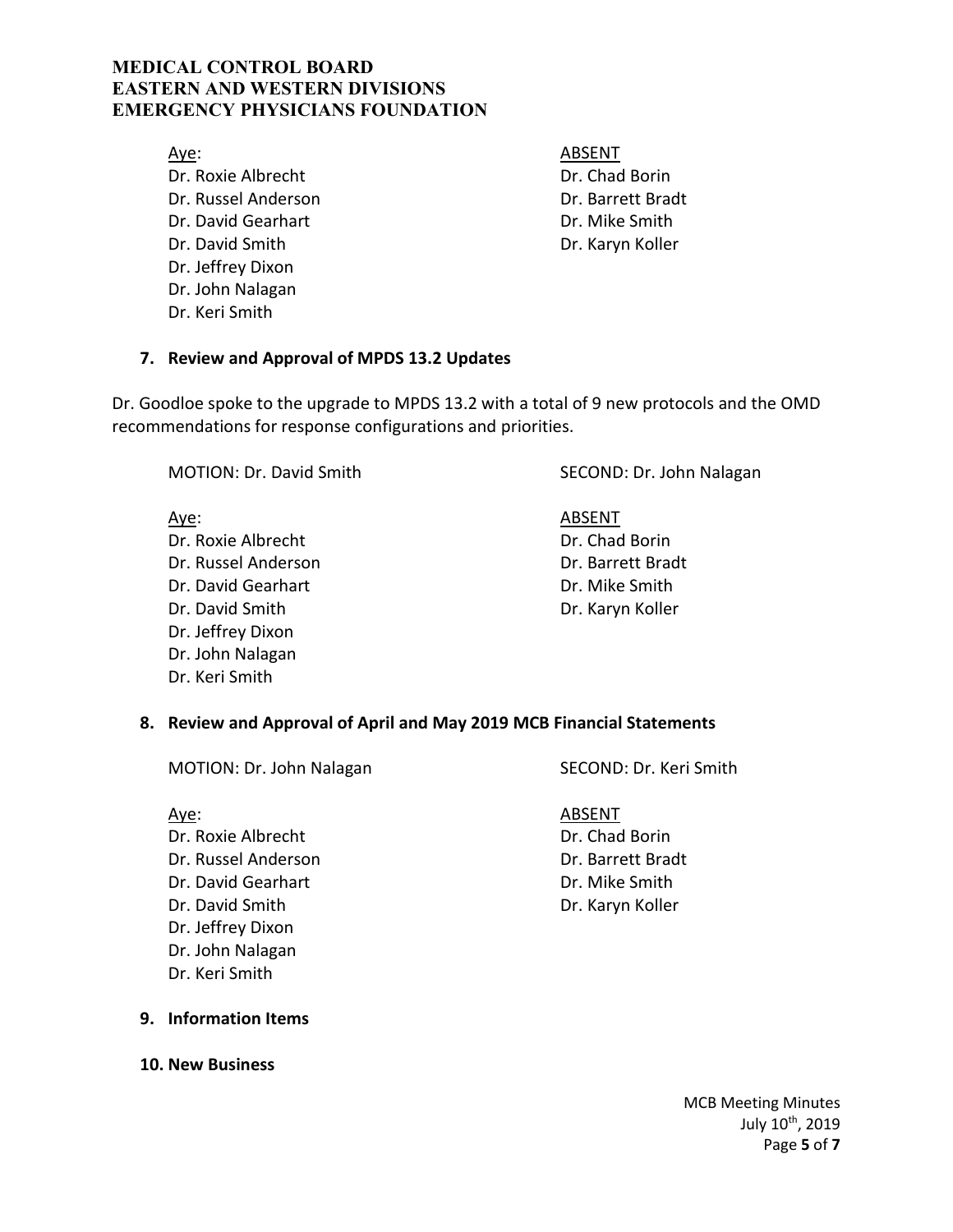Dr. Goodloe introduced Matt Cox, Division Chief, Critical Care Analytics, OMD to discuss "Project SPEDDI", a collaborative Lean Six Sigma project between OMD, EMSA, AMR, and Hillcrest Medical Center in an effort to improve EMSA EHR availability and delivery to Emergency Department staff.

 Matt Cox introduced project SPEDDI members in attendance, Mr. Russell Friske, Mr. Mike Kisler, Ms. Ashton Kelley, and Ms. Lacey Shafer. Dr. Goodloe also thanked Mr. Heath Wright, LSSBB and Director of Operations for EMSA Eastern Division, for his guidance and counsel on the team.

The development of the problem statement discovered that 0% of EHRs were available to Hillcrest Medical Center emergency department staff, regardless of time frame. After this initial discovery, the team proceeded to gather data from the current process, such as process capability in conjunction with hands on process walking (known as GEMBA).

 Dr. Goodloe spoke to the collaborative spirits and efforts from all involved agencies, including outstanding work by Hillcrest Emergency Department Director Lindy Bauer, RN/BSN, and assistance from the Health Information Management Department at Hillcrest Medical Center.

 The baseline process identified was highly unstable, though the vast majority (90%+) of EMSA EHRs were completed within the MCB 2-hours post patient arrival at ED policy. It was also key to obtain "Critical to Quality" information from the receiving ED physicians on what they expected to receive from EMSA personnel in regards to information about patient assessments, vitals, etc. All physicians whom were queried during the process related that they "Only really look at the narrative, vitals, meds given, interventions, and the patients meds/allergies, and really didn't need to see all the other stuff (i.e. signatures, HIPAA notices, etc.).

As the team continued to work through potential solutions, a key idea came to light: utilize the encode sheet to relay information provided during the encode from EMSA field personnel to ED staff, and provide an extra area for arriving medics to write any further notes to the receiving Emergency Department physician or staff.

 Mr. Heath Wright then reiterated to the MCB and attendees that the form would not replace the completed EHR being delivered to the physicians, however would provide a bridge to assist in early communication between ED physicians and EMSA field personnel to relay critical patient information. Dr. Goodloe agreed, and reported to the MCB that there are ongoing efforts to improve delivery of the EHR, directly speaking to a new EMSA EHR in the process of being on boarded, which would provide a new solution of electronic delivery directly into a hospital's EHR.

### **11. Next Meeting – September 11, 2019**

### **12. Adjournment**